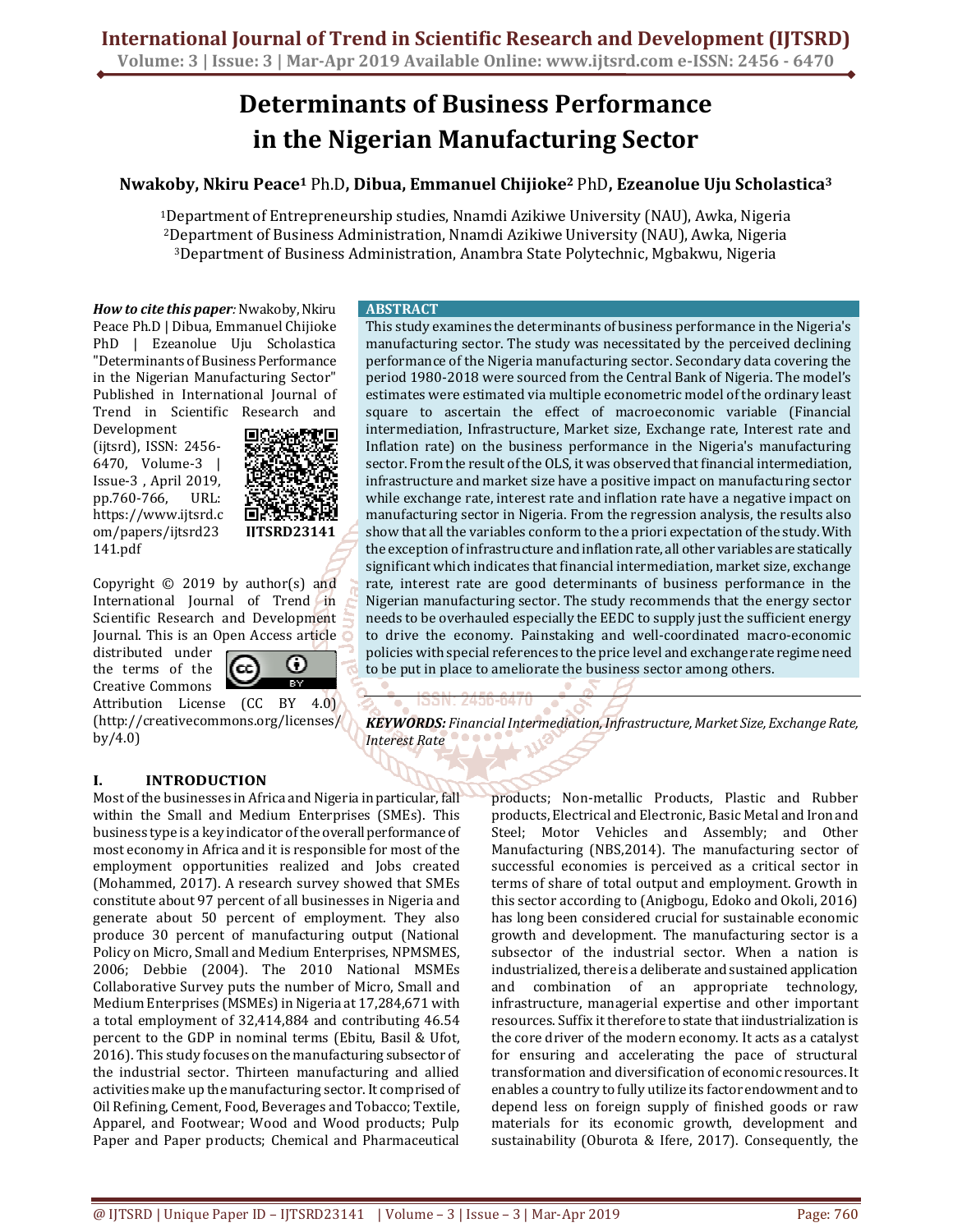**Develor** 

manufacturing sector which is a subsector of the industrial sector is therefore a critical in the process of industrialization.

This special interest in manufacturing stems from the belief that the sector is a potential engine of modernization, a creator of skilled jobs, and a generator of positive spill-over effects. The growth in manufacturing output has been a key element in the successful transformation of most economies, mostly the developed and emerging economies that have seen sustained rises in their per capita incomes (Tybout, 2000). Thus, in wake of the ailing performance of this sector, most African governments have made remarkable strides in revamping the sector. Precisely, Nigeria has taken various major steps to foster the private sector role in the country's economic and social development. The government has acted to reorient economic policy, stimulate nonoil Small and Medium Enterprise (SME) development, promote foreign investment, reform the financial architecture, and put in mechanism in place to combat corruption and strengthen the institutional framework, among others. However, all these are laudable effort on the part of the government. But instigating polices to rejuvenate this sector involves not just policy formulation, however, in-depth examination on the factors (like financial intermediation, infrastructure, market size, Exchange rate, interest rate etc) that influence the sector performance is imperative for policy implications. Thus, evaluating the impact of these government-oriented structural policies on business performances depends explicitly on how they affect business performances in Nigeria. This study investigates the major determinants of business performance with a special focus on the manufacturing sector in Nigeria via some selected in determinants of industry performance. **Researd** 

#### **Statement of the Problem**

This study was informed by the dismal performance of Nigeria's manufacturing sector orchestrated by the high level of graduate unemployment, poverty, corruption and other types of social vices which constitute a threat to the nascent democracy and further investments in Nigeria, thereby perpetuating underdevelopment. Sangosanya (2011) posited that the growth, performance and productivity of Nigeria's manufacturing firms have deteriorated at present and even beyond the rate at which they grew in the past three decades when manufacturing still played significant roles in the Nigerian economy. National Bureau of Statistics (2018) and other economic analysts reports that over 4million jobs were lost between 2015 and 2018 and many multinational companies like Michelin, Dunlop etc closed down and relocated to other countries as a result of perceived unfavourable economic climate. The Manufacturers Association of Nigeria (MAN) also declared that over 820 manufacturing companies have closed down in the past one decade between 2000 and 2015 of civilian rule and rendered thousands of people jobless, even as the Federal Government said the solution may not be very quick in coming (Obembe, Adebisi & Adesina, 2011). In the business policy literature, Hansen and Birger (1989) developed a theoretical hypothesis using two major streams of research on the determinants of firms' performance: economic and organization factors. The economic factor is based primarily upon an economic tradition, emphasizing the importance of external market factors in determining firm success. The other line of research builds on the behavioral and sociological paradigm and sees organization factors and

their fit with the environment as the major determinants of success. These two major streams of research dominated literature on firm performance thus creating a literature and by extension a knowledge gap in this part of the world where environment and policy factors arguably influences firm performance in Nigeria. This study therefore investigates some selected determinants of industry performance like financial intermediation, infrastructure, market size, Exchange rate and interest rate to ascertain their influence on the performance of manufacturing firms in Nigeria.

#### **Objectives of the Study**

The main objective of the study is to ascertain the major determinants of business performance in the Nigeria's manufacturing sector. Specifically, the study intends to determine the influence of financial intermediation, infrastructure, market size, Exchange rate and interest rate on the performance of manufacturing firms in Nigeria.

#### **RELATED EMPIRICAL LITERATURE**

Okunade (2018) examined the effect of Capacity Utilisation on Manufacturing Firms' Production in Nigeria using time series data covering the period of 1981 to 2016 through an Autoregressive Distributed Lag (ARDL) model approach. The study found positive but insignificant relationship between capacity utilisation and manufacturing firms' output since capacity was grossly under utilised in virtually every productive firm in Nigeria. Adebayo and Onyeiwu (2018) examined the determinants of profitability of manufacturing firms in Nigeria using a panel data regression analysis via the fixed effect, random effect and Hausman test were conducted to analyze the data and the outcome was that all the explanatory variables were important determinants of profitability in the Nigerian manufacturing sector though it emphasized that efficient utilization of assets is more significant than the asset size. Ududechinyere, Eze and Nweke (2018) investigated the influence of manufacturing sector output on economic growth in Nigeria from 1981 to2016using Autoregressive Distributed Lag (ARDL) model and Granger causality technique. The results showed that manufacturing capacity utilization (MCU) has positive influence on RGDP while manufacturing output (LMO) affects RGDP positively. It also showed that government investment expenditure (GINVEXP) has negative effect on RGDP whereas money supply (LM2) influenced RGDP positively. More so, evidence of unidirectional causality is established between RGDP and MCU, LMO and LM2. Akinyele, Akinyele and Ajagunna (2016) examined infrastructural development as predictor to small and medium enterprises performance In Nigeria. Their main objective was to critically examine the effects of certain infrastructures on the performance of small and medium scale enterprises and to achieve this, salient issues on main infrastructures such as education, power/electricity, technology and transportation were examined to analyse what effects they have on SMEs using some performance measures such as; business survival, profitability, sales turnover and product/service delivery. ANOVA was used in testing these hypotheses of the study. Findings showed that there is a significant positive correlation between infrastructures and SME performance which implies that infrastructures play a huge role in ensuring the successful business operation of SMEs. Adeyemi and Olufemi (2016) investigated the determinants of capacity utilization in the Nigerian manufacturing sector between 1975 and 2008 using capacity utilization as the dependent variable while its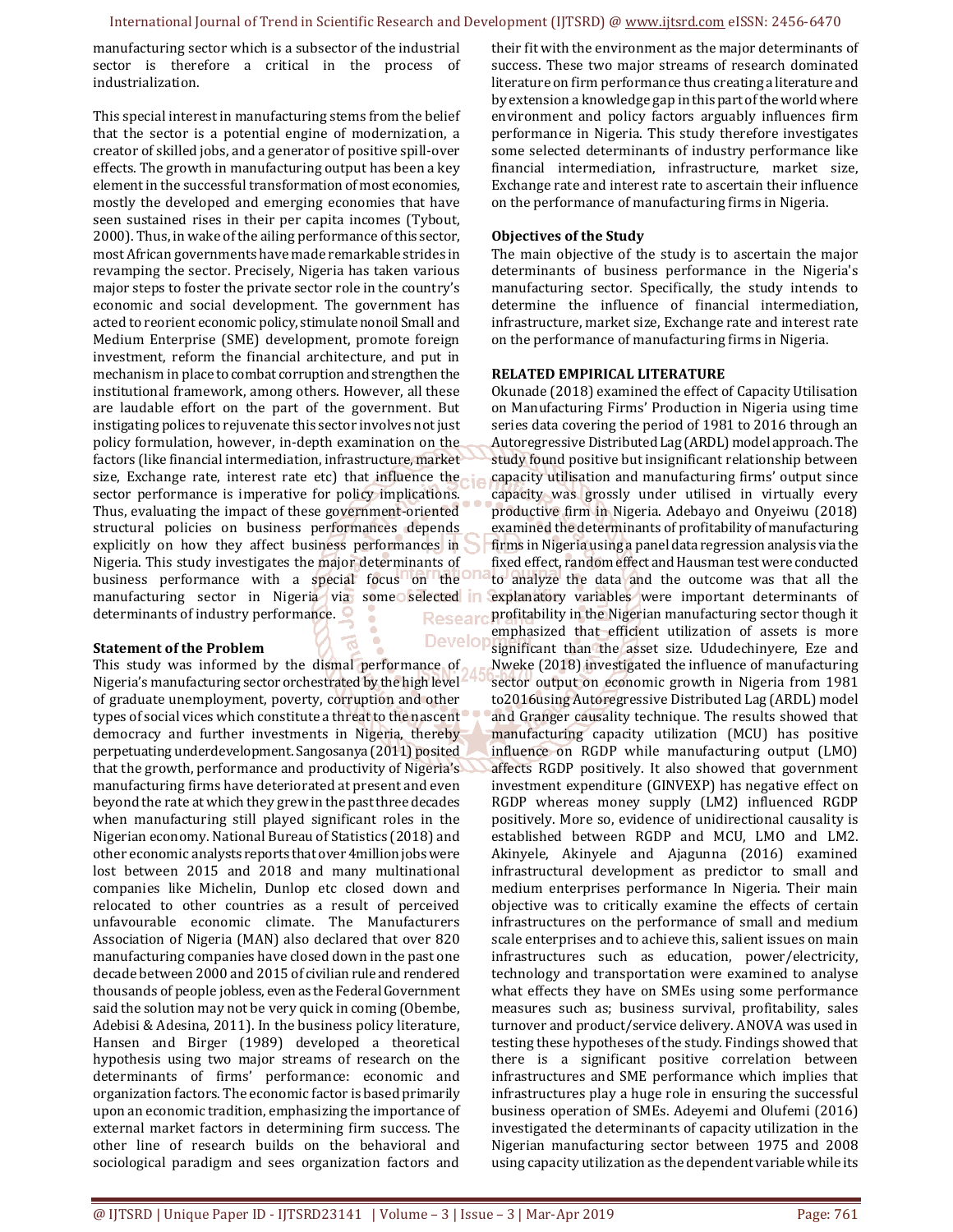#### International Journal of Trend in Scientific Research and Development (IJTSRD) @ www.ijtsrd.com eISSN: 2456-6470

determinants such as Real Manufacturing Output Growth Rate (MGDP), Real Interest Rate (INTR), Consumer's Price Index (CPI), Fixed Capital Formation in Manufacturing Sector (CPF) and Electricity Generation on Rate(ELEGR)(Proxy for energy) were used as independent variables. Co integration and Error Correction Model(ECM) were employed as the estimation techniques so as to study the time series properties of the variables and to ascertain the existence of long-run relationship between capacity utilization and its determinant indicators. Structured questionnaire was administered to assess the operational materials and the performance of the selected firms. The findings of the study revealed that there is positive relationship between consumer's price index, Fixed capital formation in manufacturing sector and capacity utilization. The study also showed that there is negative relationship between Electricity Generation, Real Manufacturing Output Growth Rate and Capacity Utilization which resulted in low manufacturing productivity growth rate in Nigeria. Ajudua and Ojima (2016) analyzed the determinants of output in the Nigerian manufacturing sector from 1986 – 2014. Gross Capital Formation, Bank Credit to Manufacturing Sector, Lending Rate, Employed labour Force, Foreign Direct Investment, Manufacturing Capacity Utilisation Rate, and Foreign Exchange Rate were used as explanatory variables and were regressed on manufacturing sector output (dependent variable). The Unit root test using the Augmented Dickey Fuller test was conducted to test for stationarity among variables. The Johansen Co-integration test was also employed to test for long run equilibrium relationship among the variables; the Granger Causality test was conducted so as to ascertain the causal relationship between variables while the stability test was also conducted in to check for the long run stability of the variables employed. The paper found a significant relationship between the explanatory variables employed and the output of the manufacturing sector in Nigeria during the period studied. Otalu and Keji (2015) carried out an assessment of the determinants of industrial sector growth in Nigeria using co integration and error correction model. Result shows that all the identified determinants have more of permanent effect on industrial output than transitory effect. Both labour and capital have significant impact, exchange rate shows a positive and significant impact indicating that currency appreciation might be inimical to the growth of the industrial sector. Mojekwu and Iwuji (2012) examined the impact of some macroeconomic variables and power supply on the performance of the Nigerian manufacturing sector using least square multiple regression technique. The main findings of the study were that power supply had positive and significant impact on capacity utilization while inflation rate and interest rate had negative impact on capacity utilization. However, the impact of interest rate was significant at 5% level while lending rate was insignificant. The regression model explained 88.54% of the variation in capacity utilization, after correcting for linearity, normality, auto-correlation and heteroscedascity. Olorunfemi, Tomola, Felix, and Ogunleye (2013) examined manufacturing performance for sustainable economic development in Nigeria using a Panel data analysis on secondary data from 1980-2008 that was extracted from CBN Statistical Bulletin. The results indicate positive relationship between manufacturing and each of capacity utilization and import. There is a negative relationship between manufacturing and each of investment, exchange rate, and export. The study showed that investment, capacity

utilization and import were major determinants of manufacturing performance for the period. Loto (2012) investigated the determinants of output expansion in the Nigerian manufacturing industries between 1980-2010 using regression models of the Ordinary Least Square. One of the important findings of the preceding analysis is that inflation rate plays the highest significant role in explaining manufacturing output expansion between 1980 -2010. Real GDP and per capita real GDP have positive and significant roles to play in the manufacturing output expansion. There is inverse relationship between output expansion and capacity utilization in manufacturing. Gathenya, Bwisa and Kihoro (2011) examined interaction between Women Entrepreneurs' Age and Education on Business Dynamics in Small and Medium Enterprises in Kenya. An exploratory cross-sectional survey was carried out. The sample comprised of 128 small and medium scale women entrepreneurs. The results of the interaction of the UNIANOVA analysis revealed that there was significant interaction between the effects of both age and education on locus of planning. Both also had a significant impact on the profitability of the enterprises when firm performance was measured as return on asset. Simon-Oke, and Awoyemi (2010) investigated the impact of manufacturing capacity utilization on industrial development in Nigeria during the period of 1976 – 2005. Manufacturing capacity utilization, value added and employment generation were regressed on index of industrial productivity (which served as the proxy for industrial development) using the co-integration and error correction mechanism as analytical tools. Findings revealed that there is a long run positive relationship between Manufacturing capacity utilization, value added and index of industrial productivity in Nigeria.

h and

From the available literature, it is observed that the performance of the Nigerian manufacturing sector is volatile and ailing, thus, in wake of the ailing performance of this sector, the government has made remarkable strides in revamping the sector. Precisely, Nigeria has taken various major steps to foster the private sector role in the country's economic and social development. The government has acted to reorient economic policy, stimulate nonoil Small and Medium Enterprise (SME) development, promote foreign investment, reform the financial architecture, and put in mechanism in place to combat corruption and strengthen the institutional framework, among others. However, all these are laudable effort on the part of the government. But instigating polices to rejuvenate this sector involves not just policy formulation, however, in-depth examination on the factors (determinants) that influence the sector performance. Thus, evaluating the impact of these government-oriented structural policies on business performances depends explicitly on how they affect the determinants of business performances in Nigeria. As earlier stated, two major streams of research on the determinants of firms' performance: economic and organization factors dominate literature on firm performance in Nigeria which have created a literature and by extension a knowledge gap in this part of the world where environment and policy factors arguably influences firm performance in Nigeria. This study therefore investigates some selected determinants of industry performance like financial intermediation, infrastructure, market size, Exchange rate and interest rate to ascertain their influence on the performance of manufacturing firms in Nigeria.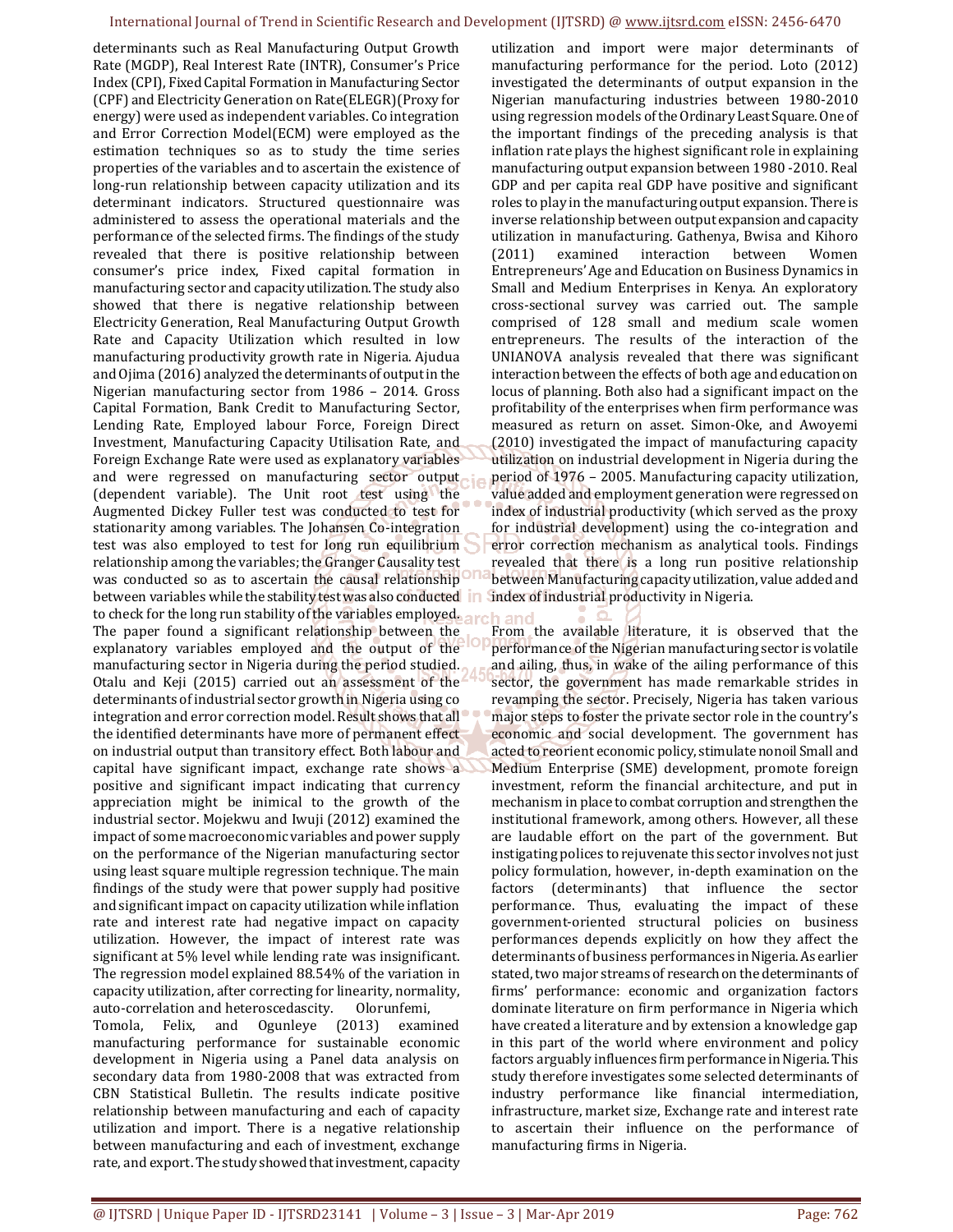#### International Journal of Trend in Scientific Research and Development (IJTSRD) @ www.ijtsrd.com eISSN: 2456-6470

#### **METHODOLOGY Model Specification**

The model for this study is developed in such a way that it incorporates the variables perceived as missing gap in the literature reviewed and this study deem fit to be the determinants of business performance on Nigerian manufacturing sector. The study employed manufacturing sector as the dependent variable while financial intermediation, infrastructure, market size, exchange rate, interest rate and inflation as the determinants of business performance and they serve as the explanatory variables in this study. Thus, the model for the study is as follows:

 The functional form of the model is: MAFS = f (FIN, INFRA, MATZ, EXCH, INTR, INFL) (1)

The mathematical form of the model is:

MAFS = $\beta_0 + \beta_1$ FIN + $\beta_2$ INFRA + $\beta_3$ MATZ + $\beta_4$ EXCH + $\beta_5$ INTR

 $+\beta_6$ INFL (2)

The econometric form of the model is:

MAFS = $\beta_0 + \beta_1$ FIN+ $\beta_2$ INFRA+ $\beta_3$ MATZ+ $\beta_4$ EXCH+ $\beta_5$ INTR  $+\beta_6$ INFL + $\alpha_i$  (3)

Where: MAFS = Manufacturing sector proxied by manufacturing output FIN= Financial intermediation **EXAMPLE INFRA = Infrastructure**<br> **EXCH = Exchange rate**<br> **EXCH = Exchange rate**<br> **INTR= Inflation rate**<br>  $\beta_0$  = intercept<br>  $\beta_1$  to  $\beta_6$  = partial slope coefficients<br> **Evaluation Technique and Procedure** INFRA = Infrastructure in Scie MATZ = Market size EXCH = Exchange rate INTR= Interest rate INFL = Inflation rate β**0 =** intercept Internationa  $β<sub>1</sub>$  to  $β<sub>6</sub>$  = partial slope coefficients of Trend in

Researd The economic technique employed in the study is the ordinary least square (OLS). This is because the OLS<sup>10</sup> computational procedure is fairly simple a best linear

estimator among all unbiased estimation, efficient and shown to have the smallest (minimum variance) thus, it become the best linear unbiased estimator (BLUE) in the classical linear regression (CLR) model. Basic assumptions of the OLS are related to the forms of the relationship among the distribution of the random variance  $(\mu_i)$ . OLS is a very popular method and in fact, one of the most powerful methods of regression analysis. It is used exclusively to estimate the unknown parameters of a linear regression model.

#### **DATA PRESENTATION AND DATA ANALYSIS**

The study attempted to explain the determinants of business performance in the Nigerian manufacturing sector from 1980 -2018 using Ordinary least Square (OLS) technique method. All data used are secondary data obtained from the Statistical Bulletin of Central Bank of Nigeria (CBN). In executing the study, the OLS techniques was applied after determining stationarity of our variables using the ADF Statistic, as well as the co integration of variables using the Johansen approach and was discovered that the variables are stationary and have a short term relationship among the variables in the model. The data are analyzed by OLS using E view. The summary of this and other preliminary tests discussed in chapter three are presented in the tables below.

#### **Summary of Stationary Unit Root Test**

Establishing stationarity is essential because if there is no stationarity, the processing of the data may produce biased result. The consequences are unreliable interpretation and conclusions. We test for stationarity using Augmented Dickey-Fuller (ADF) tests on the data. The ADF tests are done on level series, first and second order differenced series. The decision rule is to reject stationarity if ADF statistics is less than 5% critical value, otherwise, accept

stationarity when ADF statistics is greater than 5% criteria value. The result of regression is shown in table 4.1 below.

| <b>Variables</b> | <b>ADF</b><br><b>Statistics</b> | <b>Lagged</b><br>Difference | 1% Critical<br><b>Value</b> | <b>5% Critical</b><br><b>Value</b> | 10% Critical<br><b>Value</b> | Order of<br><b>Integration</b> |
|------------------|---------------------------------|-----------------------------|-----------------------------|------------------------------------|------------------------------|--------------------------------|
| <b>MAFS</b>      | $-5.303511$                     |                             | $-3.661661$                 | $-2.960411$                        | $-2.619160$                  | I(1)                           |
| <b>FIN</b>       | $-5.763376$                     |                             | $-3.661661$                 | $-2.960411$                        | $-2.619160$                  | I(1)                           |
| <b>INFRA</b>     | -4.864043                       |                             | $-3.653730$                 | $-2.957110$                        | $-2.617434$                  | I(1)                           |
| MATZ             | $-9.253889$                     |                             | $-3.653730$                 | $-2.957110$                        | $-2.617434$                  | I(1)                           |
| <b>EXCH</b>      | $-5.229408$                     |                             | $-3.653730$                 | $-2.957110$                        | $-2.617434$                  | I(1)                           |
| <b>INTR</b>      | $-6.728109$                     |                             | $-3.653730$                 | $-2.957110$                        | $-2.617434$                  | I(1)                           |
| <b>INFL</b>      | $-5.813439$                     |                             | $-3.661661$                 | $-2.960411$                        | $-2.619160$                  | I(1)                           |

#### **Table 1: Summary of ADF test results**

Source: Researchers computation

Evidence from unit root table above shows that none of the variables are stationary at level difference that is, *I*(0), rather all the variables are stationary at first difference, that is, *I*(1). Since the decision rule is to reject stationarity if ADF statistics is less than 5% critical value, and accept stationarity when ADF statistics is greater than 5% criteria value, the ADF absolute value of each of these variables is greater than the 5% critical value at their first difference but less than 5% critical value in their level form. Therefore, they are all stationary at their first difference integration.

#### **Summary of Cointegration Test**

Cointegration means that there is a correlationship among the variables. Cointegration test is done on the residual of the model. Since the unit root test shows that none of the variable is stationary at level *I*(0) but stationary at first difference *1*(1), we go further to carry out the cointegration test. The essence is to show that although all the variables are stationary, whether the variables have a long term relationship or equilibrium among them. That is, the variables are cointegrated and will not produce a spurious regression. The result is summarized in the tables 2 below for Trace and Maximum Eigenvalue cointegration rank test respectively.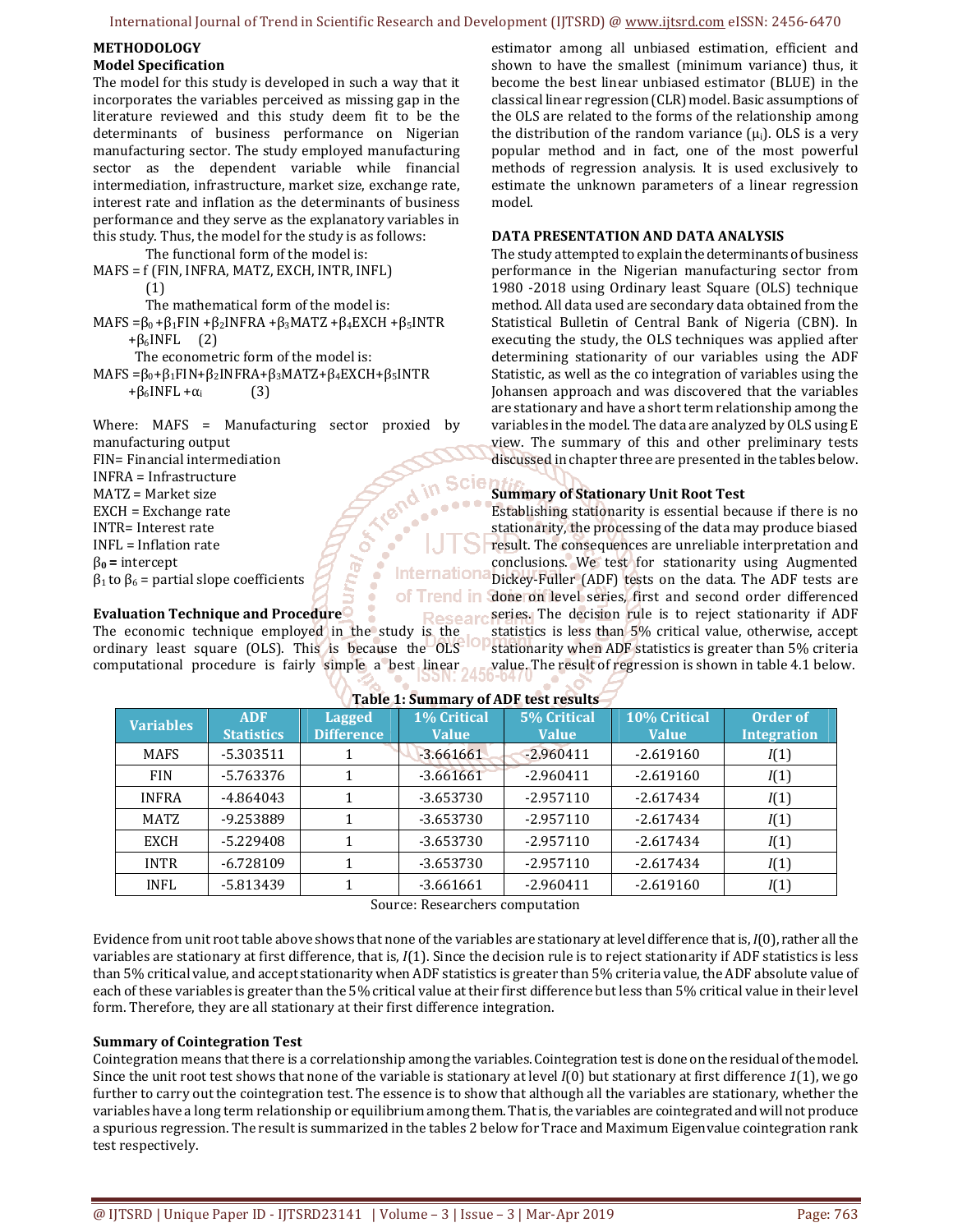| <b>Unrestricted Cointegration Rank Test (Trace)</b>              |            |                 |                     |         |  |  |
|------------------------------------------------------------------|------------|-----------------|---------------------|---------|--|--|
| Hypothesized No. of $CE(s)$                                      | Eigenvalue | Trace Statistic | 0.05 Critical Value | Prob.** |  |  |
| None*                                                            | 0.747371   | 161.0029        | 125.6154            | 0.0001  |  |  |
| At most $1^*$                                                    | 0.692505   | 116.9762        | 95.75366            | 0.0008  |  |  |
| At most $2 *$                                                    | 0.617249   | 79.23880        | 69.81889            | 0.0073  |  |  |
| At most $3*$                                                     | 0.538991   | 48.50695        | 47.85613            | 0.0434  |  |  |
| At most 4                                                        | 0.327585   | 23.72815        | 29.79707            | 0.2121  |  |  |
| At most 5                                                        | 0.255467   | 11.02800        | 15.49471            | 0.2098  |  |  |
| At most 6                                                        | 0.048415   | 1.588050        | 3.841466            | 0.2076  |  |  |
| Trace test indicates 4 cointegrating eqn $(s)$ at the 0.05 level |            |                 |                     |         |  |  |
| * denotes rejection of the hypothesis at the 0.05 level          |            |                 |                     |         |  |  |
| **MacKinnon-Haug-Michelis (1999) p-values                        |            |                 |                     |         |  |  |

| Table 2: Summary of Johansen Cointegration Test |  |  |
|-------------------------------------------------|--|--|
|                                                 |  |  |

| <b>Unrestricted Cointegration Rank Test (Maximum Eigenvalue)</b> |             |                     |                     |         |  |  |  |
|------------------------------------------------------------------|-------------|---------------------|---------------------|---------|--|--|--|
| Hypothesized No. of CE(s)                                        | Eigen value | Max-Eigen Statistic | 0.05 Critical Value | Prob.** |  |  |  |
| None                                                             | 0.747371    | 44.02667            | 46.23142            | 0.0847  |  |  |  |
| At most 1                                                        | 0.692505    | 37.73744            | 40.07757            | 0.0897  |  |  |  |
| At most 2                                                        | 0.617249    | 30.73185            | 33.87687            | 0.1134  |  |  |  |
| At most 3                                                        | 0.538991    | 24.77880            | 27.58434            | 0.1097  |  |  |  |
| At most 4                                                        | 0.327585    | 12.70015            | 21.13162            | 0.4802  |  |  |  |
| At most 5                                                        | 0.255467    | 9.439954            | 14.26460            | 0.2514  |  |  |  |
| At most 6                                                        | 0.048415    | 1.588050            | 3.841466            | 0.2076  |  |  |  |
| Max-eigenvalue test indicates no cointegration at the 0.05 level |             |                     |                     |         |  |  |  |
| * denotes rejection of the hypothesis at the 0.05 level          |             |                     |                     |         |  |  |  |
| **MacKinnon-Haug-Michelis (1999) p-values                        |             |                     |                     |         |  |  |  |
|                                                                  |             |                     |                     |         |  |  |  |

Source: Researchers computation

Table 2 indicates that trace have only 4 cointegrating variables in the model while Maximum Eigenvalue indicated no cointegrating variables. Hence, the trace statistics and Eigen value statistics reveal that there is a short run relationship between the variables. That is, the linear combination of these variables cancels out the stochastic trend in the series. This will prevent the generation of spurious regression results. Hence, the implication of this result is a short run relationship between manufacturing sector and the determinants of business performance used in the model. **Development** 

#### **Presentation of Result**

Having verified the existence of long-run relationships among the variables in our model, we therefore, subject the model to ordinary least square (OLS) to generate the coefficients of the parameters of our regression model. The result of the regression test is shown in table 3 below.

**Table 3: Summary of regression results** 

-▲→

| rapic bi bunningry or regression results<br><b>Dependent Variable: MAFS</b><br><b>Method: Least Squares</b><br><b>Sample: 1980 2018</b><br><b>Included observations: 39</b> |                   |             |                                              |  |  |  |
|-----------------------------------------------------------------------------------------------------------------------------------------------------------------------------|-------------------|-------------|----------------------------------------------|--|--|--|
| <b>Coefficient</b>                                                                                                                                                          | <b>Std. Error</b> | t-Statistic | Prob.                                        |  |  |  |
| 351.8411                                                                                                                                                                    | 8.684687          | 2.405128    | 0.0886                                       |  |  |  |
| 37.12074                                                                                                                                                                    | 1.855689          | 2.800375    | 0.0556                                       |  |  |  |
| 15.72785                                                                                                                                                                    | 1.018575          | 1.544103    | 0.1342                                       |  |  |  |
| 20.40608                                                                                                                                                                    | 7.042954          | 5.289737    | 0.0012                                       |  |  |  |
| -7.339559                                                                                                                                                                   | 5.124903          | $-4.143214$ | 0.0072                                       |  |  |  |
| $-12.98196$                                                                                                                                                                 | 1.819291          | $-3.456123$ | 0.0519                                       |  |  |  |
| $-15.52669$<br><b>INFL</b>                                                                                                                                                  |                   | $-0.322850$ | 0.7493                                       |  |  |  |
| 0.778177                                                                                                                                                                    |                   | 15.78641    |                                              |  |  |  |
| Adjusted R-squared<br>0.728883<br>0.000000<br>Prob(F-statistic)                                                                                                             |                   |             |                                              |  |  |  |
| S.E. of regression<br>Durbin-Watson stat<br>2.004310<br>4167.587                                                                                                            |                   |             |                                              |  |  |  |
|                                                                                                                                                                             |                   | 4.809257    | F-statistic<br>Course Descorpers computation |  |  |  |

Source: Researchers computation

#### **Evaluation of Estimates**

To discuss the regression results as presented in table 3. We employ economic a priori criteria, statistical criteria and econometric criteria.

#### **Evaluation based on economic a priori criteria**

This subsection is concerned with evaluating the regression results based on a priori (i.e., theoretical) expectations. The sign and magnitude of each variable coefficient is evaluated against theoretical expectations.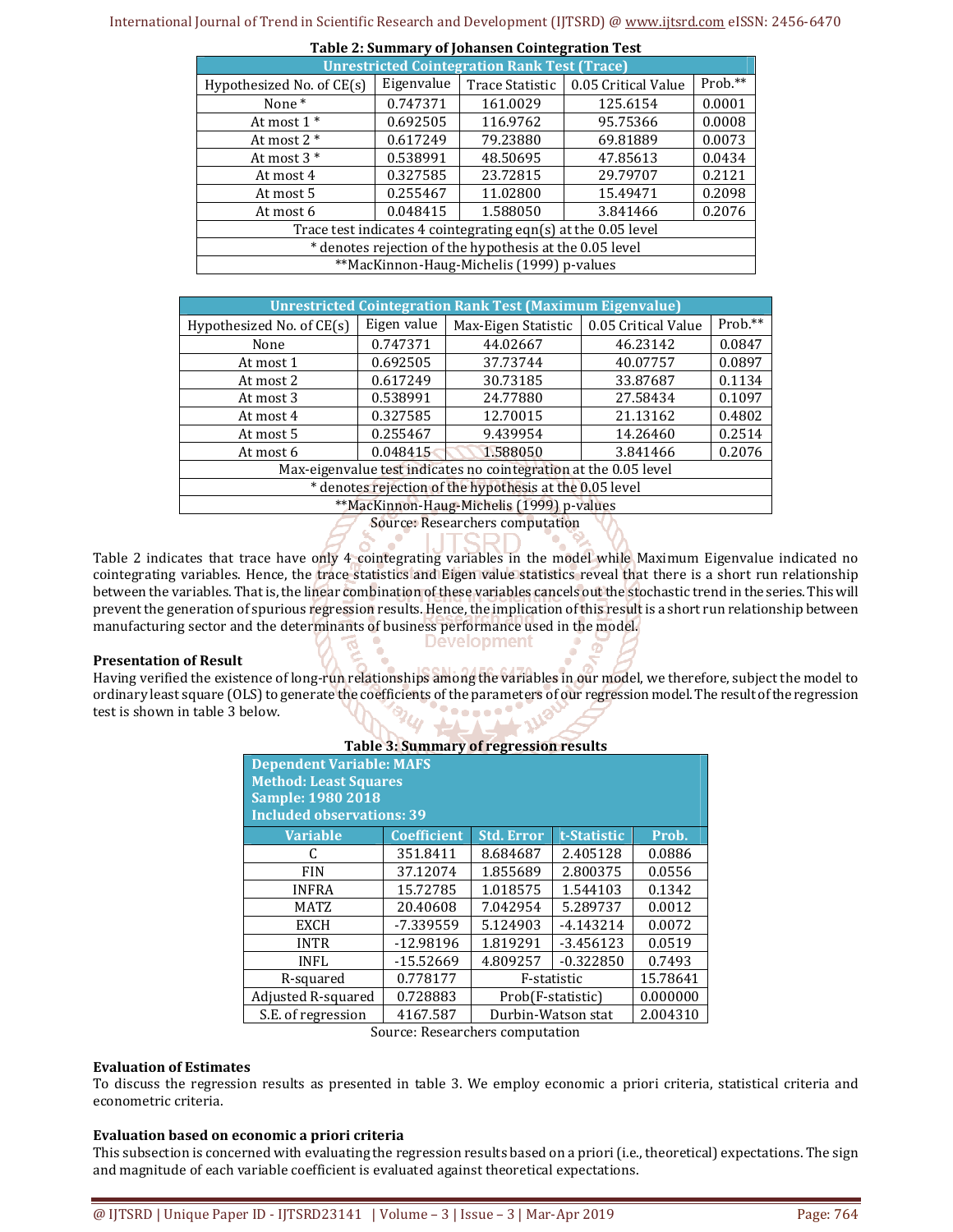#### International Journal of Trend in Scientific Research and Development (IJTSRD) @ www.ijtsrd.com eISSN: 2456-6470

From table 3, it is observed that the regression line have a positive intercept as presented by the constant  $(c) = 351.8411$ . This means that if all the variables are held constant or fixed (zero), MAFS will be valued at 351.8411. Thus, the a-priori expectation is that the intercept could be positive or negative, so it conforms to the theoretical expectation.

It is observed in table 3 that financial intermediation, infrastructure and market size have a positive impact on manufacturing sector while exchange rate, interest rate and inflation rate have a negative impact on manufacturing sector in Nigeria, although, exchange rate was expected to be either positive or negative. This implies that a unit increase in financial intermediation, infrastructure and market size, will lead to an increase in the manufacturing sector productivity in Nigeria. On the other hand, increases in exchange rate, interest rate and inflation rate will lead to a decrease in the manufacturing sector productivity in Nigeria.

From table 3, it is observed that all the variables conform to the a priori expectation of the study. Thus, table 4 summarises the a priori test.

| <b>Parameters</b> | <b>Variables</b>  |                  | <b>Expected Relationships</b> | <b>Observed Relationships   Conclusion</b> |         |
|-------------------|-------------------|------------------|-------------------------------|--------------------------------------------|---------|
|                   | <b>Regressand</b> | <b>Regressor</b> |                               |                                            |         |
| Þ٥                |                   | Intercept        |                               |                                            | Conform |
|                   |                   | <b>FIN</b>       |                               |                                            | Conform |
|                   |                   | <b>INFRA</b>     |                               |                                            | Conform |
|                   |                   | <b>MATZ</b>      |                               |                                            | Conform |
|                   |                   | <b>EXCH</b>      |                               |                                            | Conform |
|                   |                   | <b>INTR</b>      |                               |                                            | Conform |
| D6                |                   | <b>INFL</b>      |                               |                                            | Conform |

#### **Table 4.4: Summary of economic a priori test**

# Source: Researchers compilation

**Evaluation based on statistical criteria**

This subsection applies the  $R^2$ , adjusted  $R^2$ , the S.E and the ftest to determine the statistical reliability of the estimated parameters. These tests are performed as follows:

nternational From our regression result, the **coefficient of determination (R2**) is given as 0.778177, which shows that the explanatory power of the variables is very high and/or all cliently which indicates that financial intermediation, strong. This implies that 78% of the variations in the growth lopme of the manufacturing sector are being accounted for or explained by the variations in financial intermediation, 156-6 infrastructure, market size, exchange rate, interest rate and inflation rate in Nigeria. While other determinants of business performance not captured in the model explain just 22% of the variation in manufacturing sector in Nigeria.

The **adjusted**  $\mathbb{R}^2$  supports the claim of the  $\mathbb{R}^2$  with a value of 0.728883 indicating that 73% of the total variation in the dependent variable (manufacturing sector is explained by the independent variables (the regressors)). Thus, this supports the statement that the explanatory power of the variables is very high and strong.

The **standard errors** as presented in table 3 show that all the explanatory variables were all low. The low values of the standard errors in the result show that some level of confidence can be placed on the estimates.

The **F-statistic:** The F-test is applied to check the overall significance of the model. The F-statistic is instrumental in verifying the overall significance of an estimated model.

#### **Summary of Findings**

1. From the result of the OLS, it is observed that financial intermediation, infrastructure and market size have a positive impact on manufacturing sector while exchange rate, interest rate and inflation rate have a negative impact on manufacturing sector in Nigeria, although, exchange rate was expected to be either positive or negative. This implies that a unit increase in financial intermediation, infrastructure and market size, will lead to an increase in the manufacturing sector productivity in Nigeria. On the other hand, increases in exchange rate, interest rate and inflation rate will lead to a decrease in the manufacturing sector productivity in Nigeria.

2. From the regression analysis, the result show that all the variables conform to the a priori expectation of the infrastructure, market size, exchange rate, interest rate and inflation rate are good determinants of business performance in the Nigerian manufacturing sector.

3. The F-test conducted in the study shows that the model ... has a goodness of fit and is statistically different from zero. In other words, there is a significant impact between the dependent and independent variables in the model.

- 4. The findings of the study also show that financial intermediation, market size, exchange rate and interest rate are statistically significant while infrastructure and inflation rate are statistically insignificant in explaining the growth of Nigerian manufacturing sector.
- 5. Finally, the study shows that there is a short run relationship exists among the variables. Both  $\mathbb{R}^2$  and adjusted  $R<sup>2</sup>$  show that the explanatory power of the variables is very high and/or strong. The standard errors show that all the explanatory variables were all low. The low values of the standard errors in the result show that some level of confidence can be placed on the estimates.

#### **Recommendations**

Based on the findings of this work, the following recommendations are made:

The energy sector needs to be overhauled especially the EEDC to supply just the sufficient energy to drive the economy. Every economy needs energy to grow and this is a major determinant of business performance. Thus, the federal government should embark on an allinclusive search for energy (with special attention paid